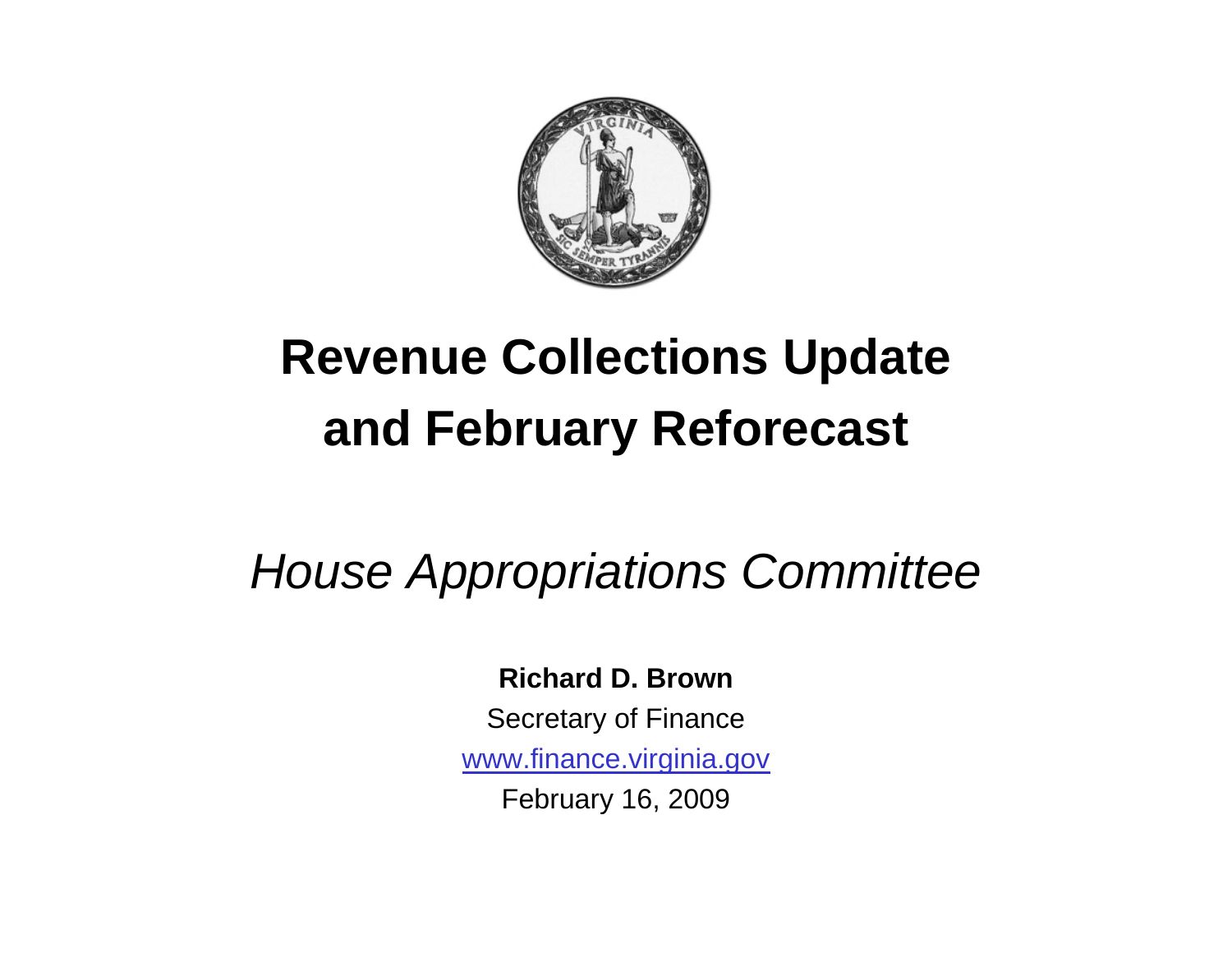# **Presentation**

- January Revenue Collections
- 2009 Mid-Session Forecast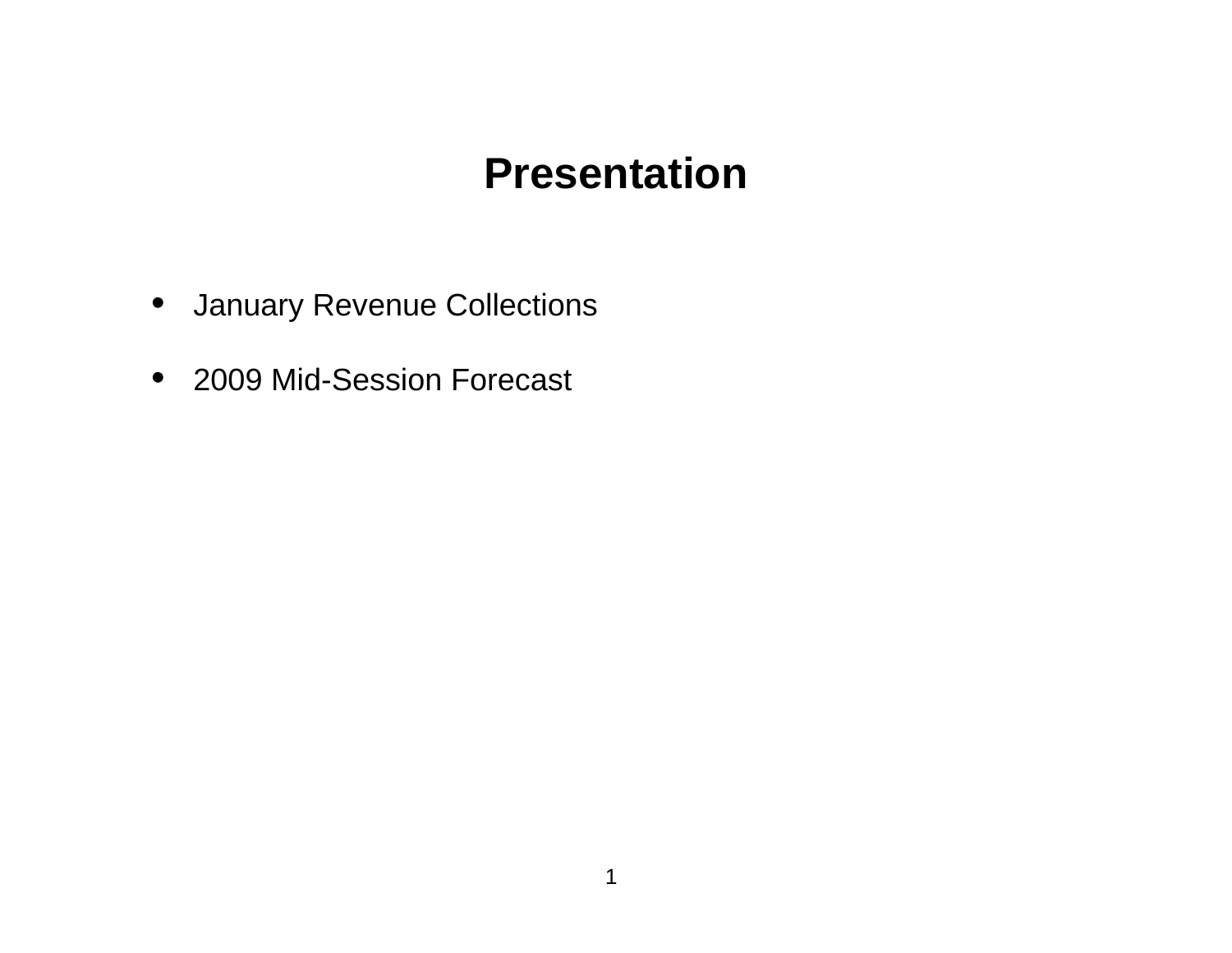## **National and State Economic Indicators**

- •National economic indicators continue to depict a deepening recession.
- $\bullet$  Real GDP fell at an annual rate of 3.8 percent in the fourth quarter of 2008, according to the advance estimate. Consumer spending, business investment, and investment in housing all declined in the fourth quarter.
- $\bullet$  Payroll employment declined by 598,000 jobs in January, the largest one-month decline since December 1974. Over the last three months, nearly 1.8 million jobs have been lost, the worst three-month loss since 1945.
- • The national unemployment rate rose to 7.6 percent from 7.2 percent, the highest rate since 1992.
- $\bullet$  The Virginia labor market contracted in December, losing 31,100 jobs compared with December of last year, the first year-over-year decline since June 2003. Payroll employment fell 0.8 percent for the month. Northern Virginia posted a decline of 0.1 percent in December, while jobs grew by 1.0 percent in Hampton Roads. Employment in the Richmond-Petersburg area fell 1.0 percent, its third monthly decline.
- • The Virginia unemployment rate rose from 4.6 percent to 5.2 percent in December. In December of 2007, the unemployment rate was 3.2 percent.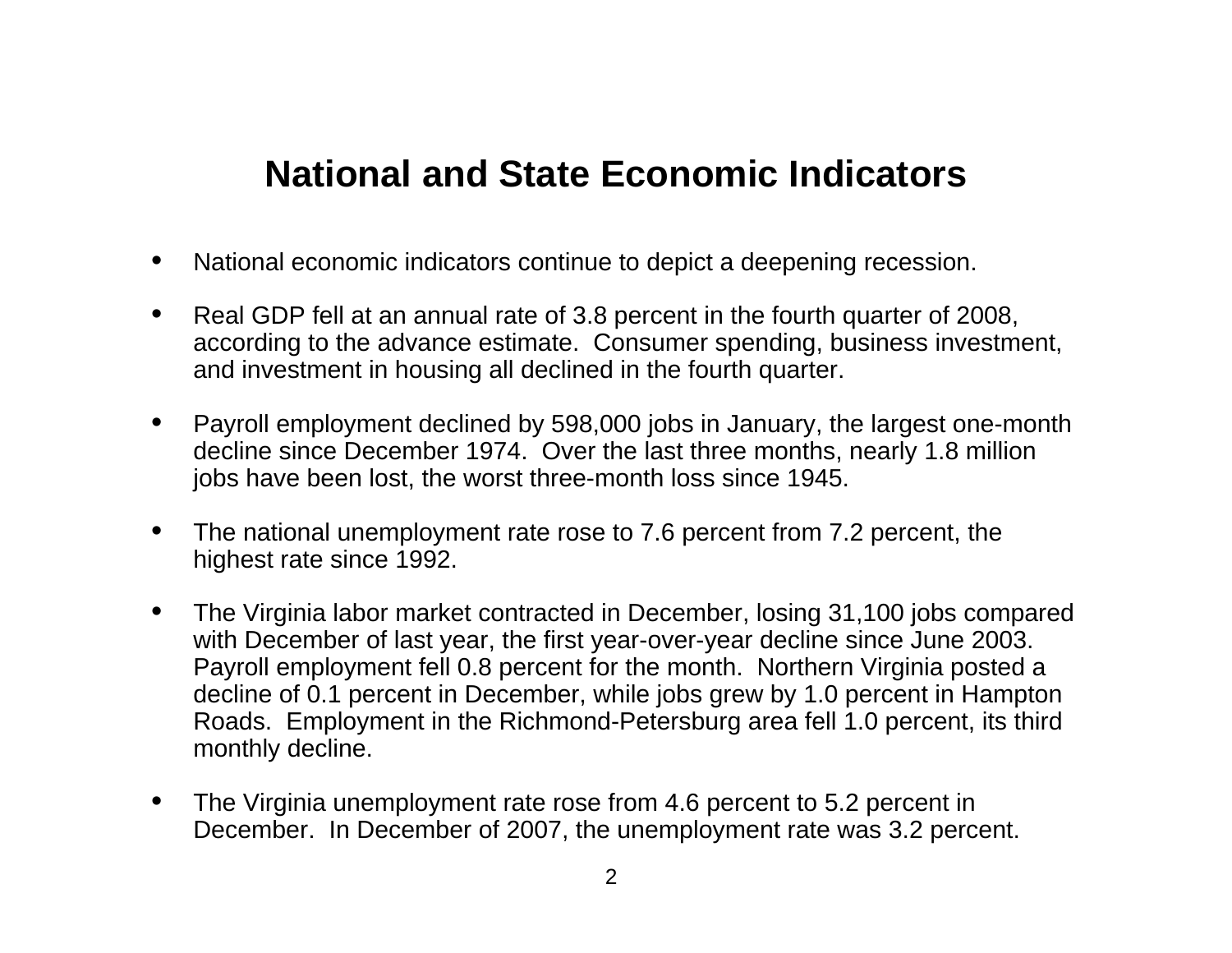### **National and State Economic Indicators**

- • Conditions in the manufacturing sector improved slightly in January. The Institute of Supply Management index rose 2.7 points to 35.6. It remains at a very low level, however, indicating that the sector is still contracting.
- $\bullet$  The Conference Board's index of leading indicators rose 0.3 percent to 99.5 in December, the first increase since last April and the largest monthly gain since July 2007. The increase, however, was driven by the sharp increase in the money supply engineered by the Federal Reserve to stimulate the economy.
- • Consumer confidence continues to deteriorate -- the Conference Board's index of consumer confidence fell in January from 38.6 to 37.7, a historic low. Both the current conditions and expectations components fell.
- $\bullet$  The Virginia Leading Index fell 0.5 percent in December, the eighth decline in the last twelve months. All three components – auto registrations, building permits, and initial unemployment claims – contributed to the decline.
- • At its January meeting, the Federal Reserve left the federal funds target rate in the range of 0.0 percent to 0.25 percent, stating that, "the "economy has weakened further" from the previous meeting.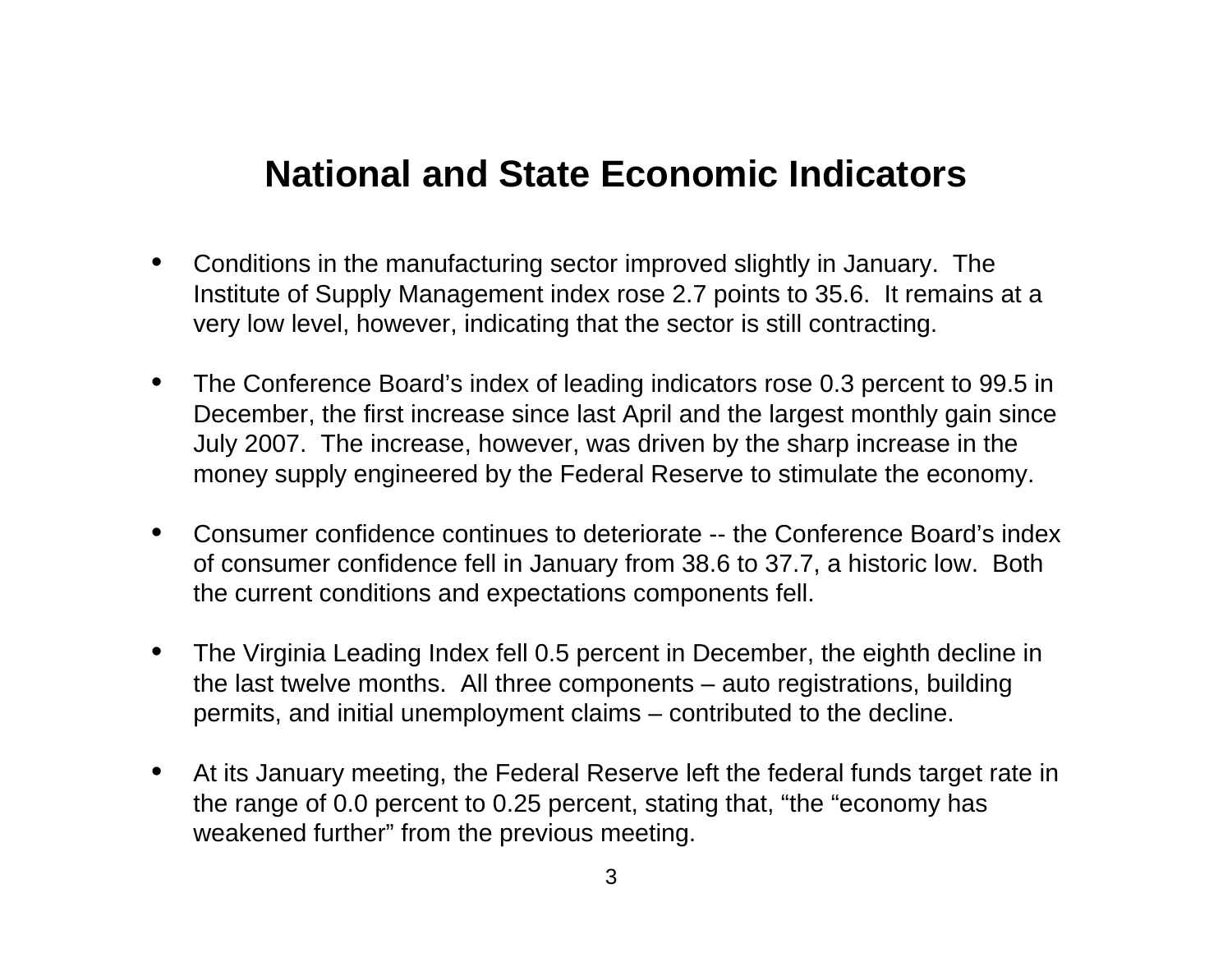## **January Revenue Collections**

- • January is a significant month for revenue collections. Individual estimated payments, sales taxes on December sales, and corporate income tax payments from large retailers are due this month.
- • January revenues fell 15.0 mainly due to an unprecedented drop in individual estimated payments due January 15 and a 10.6 percent decline in payroll withholding as the month had 2 less deposit days.
- • On a year-to-date basis, total revenue fell 5.5 percent. The annual rate has now fallen below the annual forecast of a 4.8 percent decline.
	- The 5.5 percent decline in revenue collections through January represents the largest drop on record – more than a percentage point larger than the fiscal year 2002 decline and almost a two percentage point decline larger than fiscal year 1991.
	- All major sources are trailing their respective forecasts.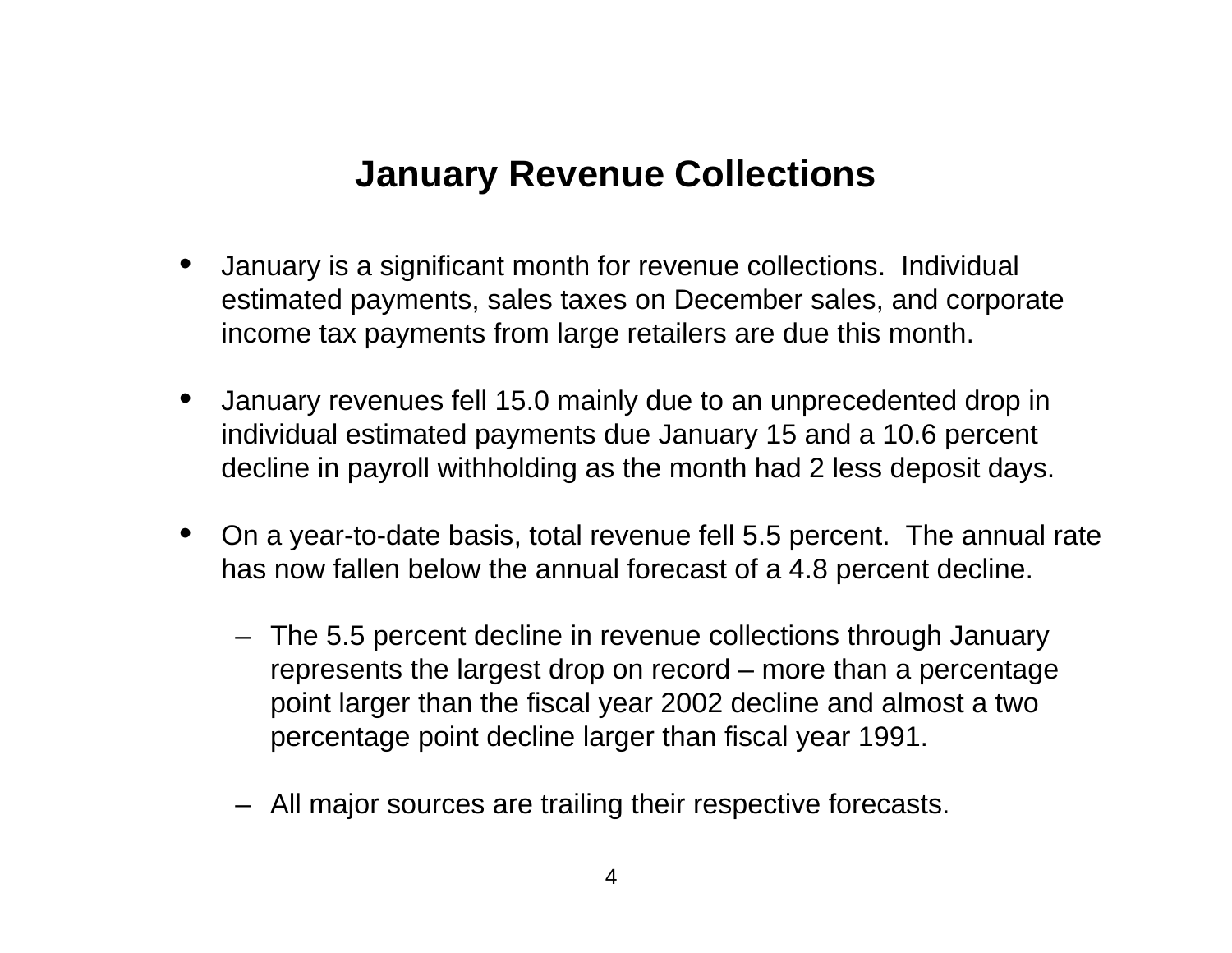#### **Growth in Withholding Tax Collections**

FY09 Monthly and Year-to-Date



- • With two less deposit days, collections of payroll withholding taxes fell 10.6 percent in January.
- $\bullet$  Year-to-date withholding growth is 3.0 percent, trailing the projected annual growth rate of 3.4 percent for the first time this year.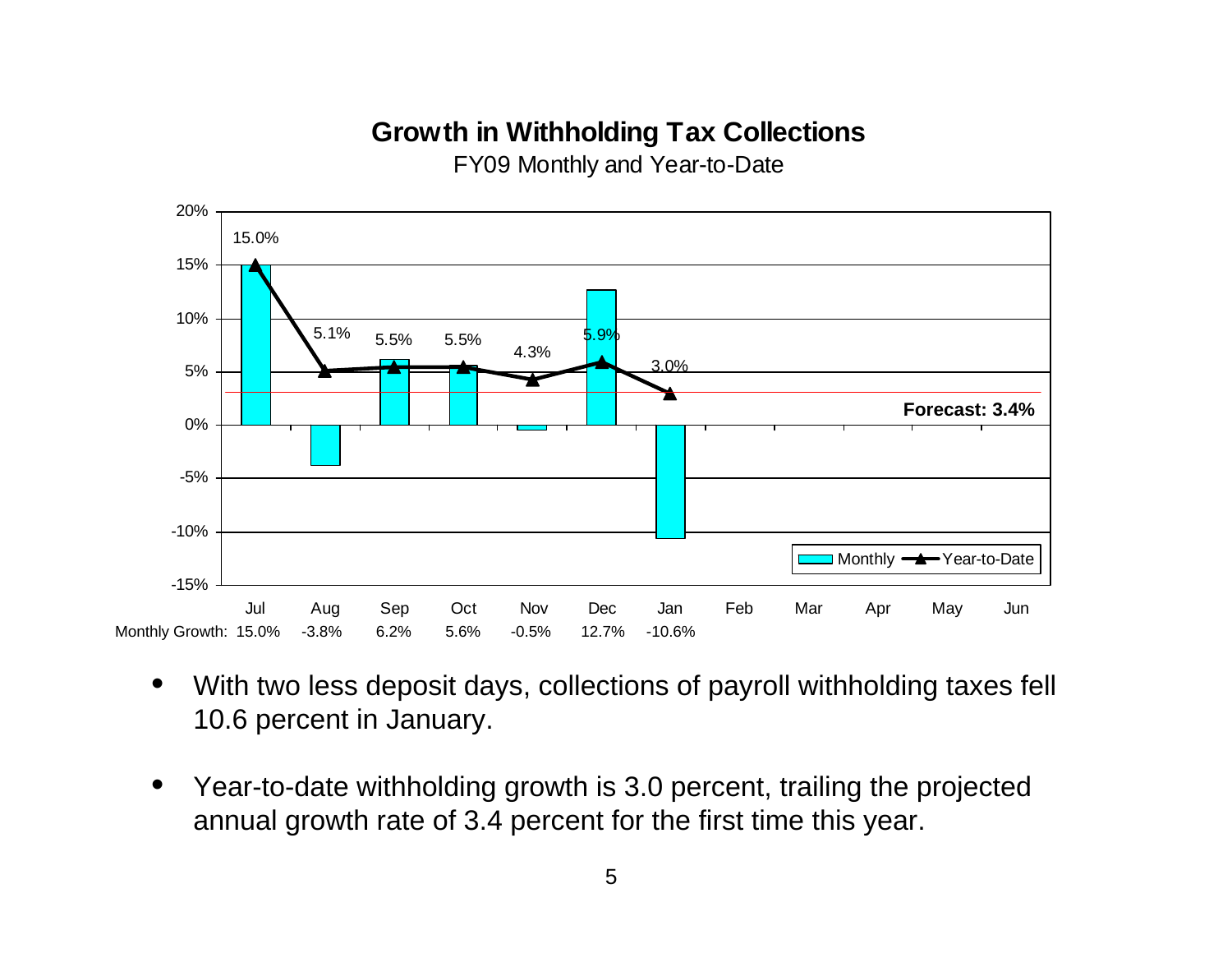#### **Nonwithholding Tax Collections**

FY08 and FY09 Monthly



- •Nonwithholding collections fell 26.1 percent in January.
- • Taken together, December and January collections declined 20.3 percent, exceeding the declines in the two previous recessions.
- • Through January, collections fell 11.1 percent compared with the annual estimate of an 8.4 percent decline.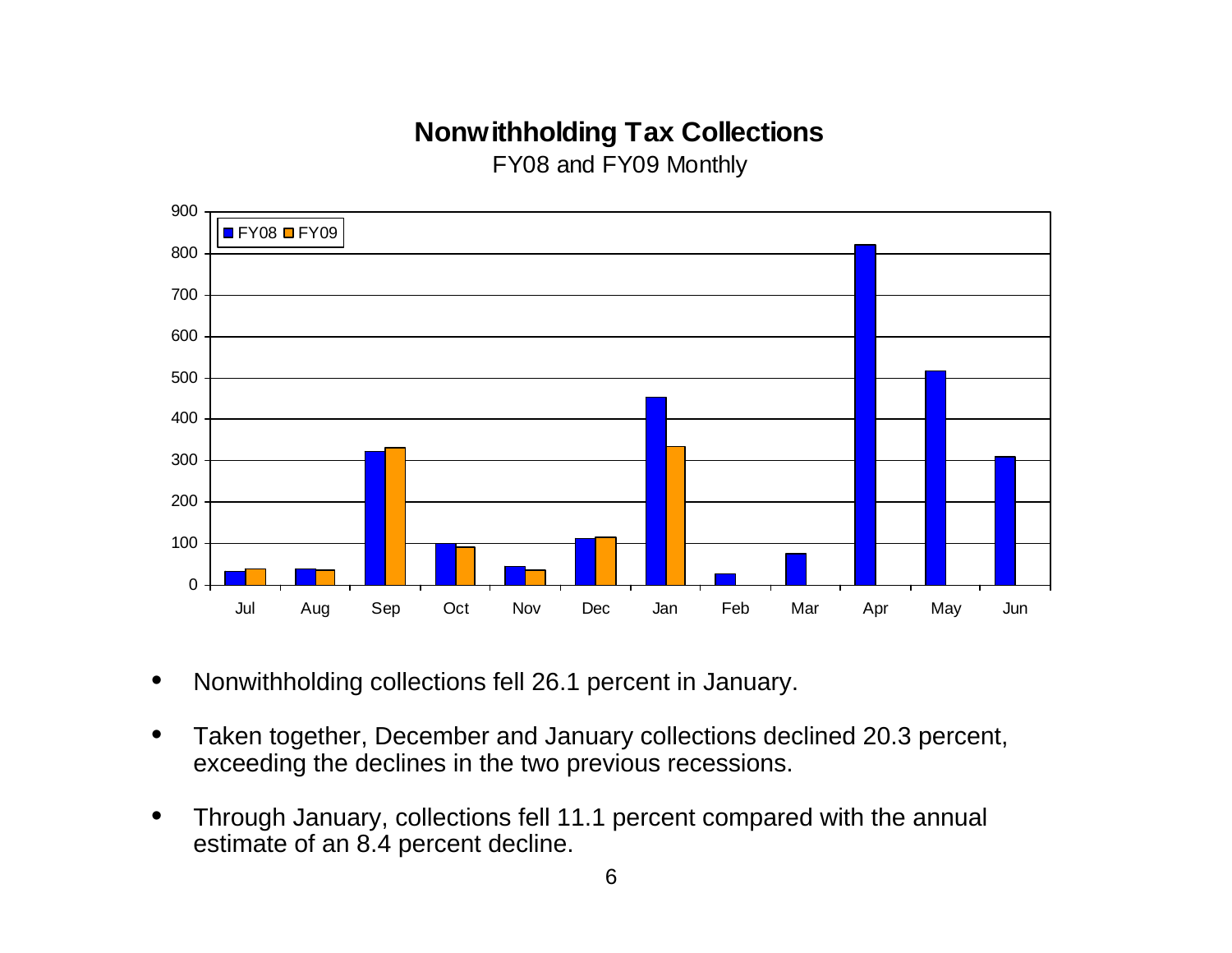#### **Growth in SalesTax Collections**

FY09 Monthly and Year-to-Date



- • Sales tax collections for the main holiday shopping season (December-January collections) declined 8.8 percent, the largest drop on record.
	- – This was below the December forecast of a 3.0 percent decline and national expectations of a 2.5 percent contraction.
- • On a year-to-date basis, collections have fallen 4.6 percent, behind the annual estimate of a 2.1 percent decline.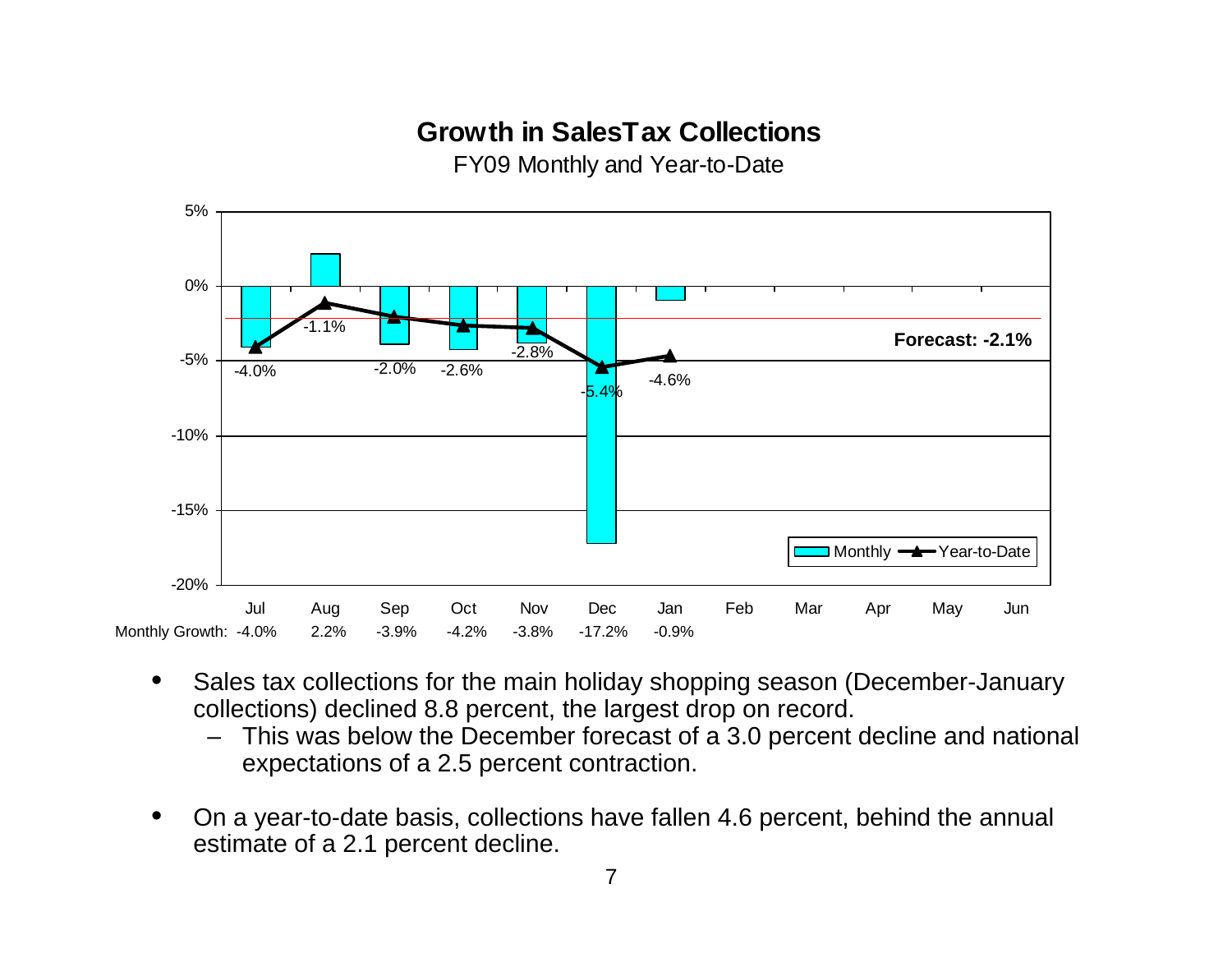#### **Corporate Income Tax Collections**

- $\bullet$  Through January, collections in corporate income taxes have fallen 18.6 percent from the same period last year
	- Slightly trails expectations of a 15.2 percent decline.

#### **Recordation Tax Collections**

- • Collections of wills, suits, deeds, and contracts – mainly recordation tax collections – fell 40.1 percent in the month of January, and are down 36.2 percent on a year-to-date basis.
- • On a year-to-date basis, collections in this source are down 29.1 percent from the same period last year, close to the annual forecast of a 26.9 percent decline (adjusted for the transfer to transportation of \$0.03 per \$100 of recordation per HB 3202).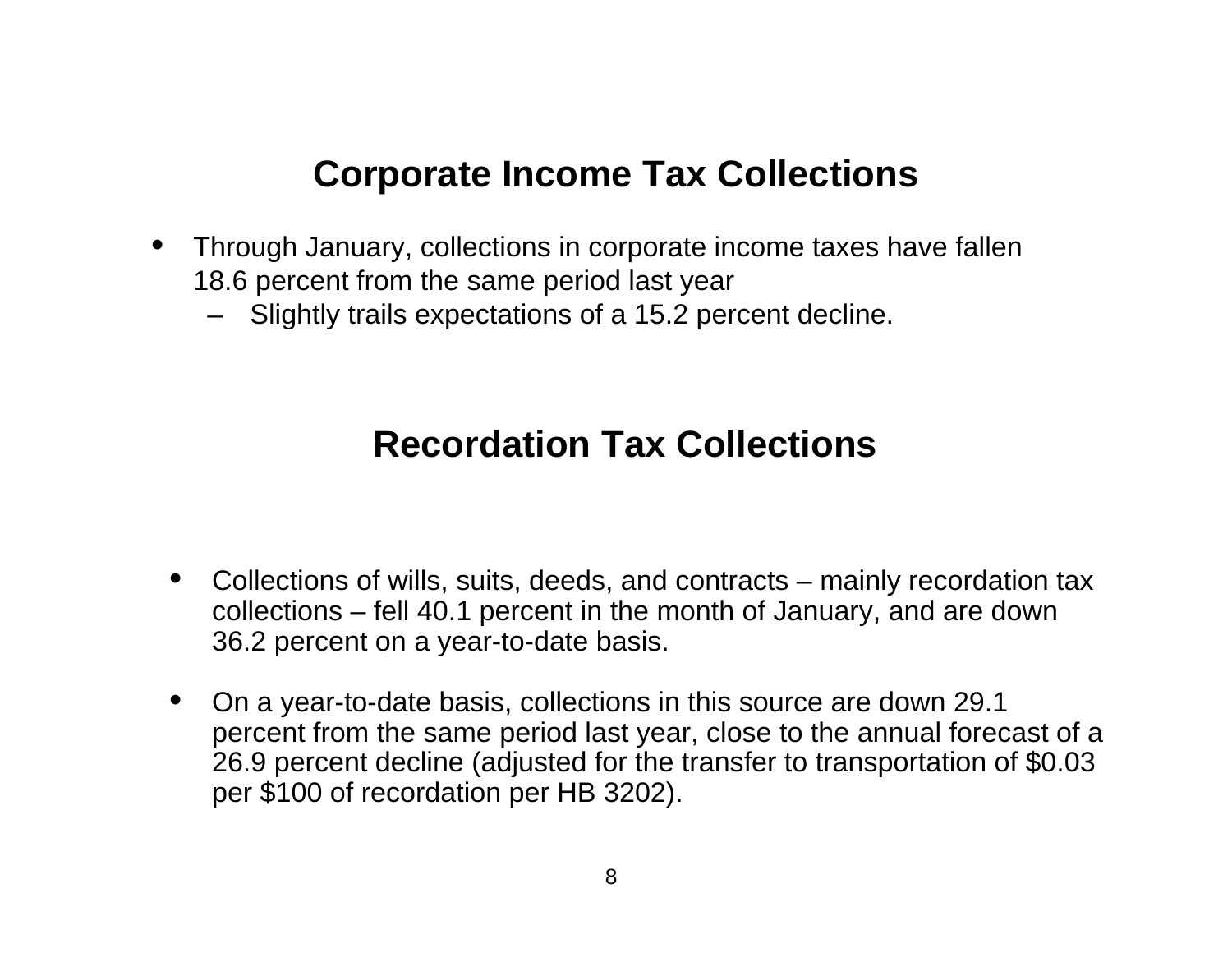#### **Summary of Fiscal Year 2009 Revenue Collections**

July through January

|                          | As a $%$        | <b>Percent Growth over Prior Year</b> |                 |            |  |
|--------------------------|-----------------|---------------------------------------|-----------------|------------|--|
|                          | of Total        | YTD                                   | December        |            |  |
| <b>Major Source</b>      | <b>Revenues</b> | Actual                                | <b>Estimate</b> | Variance   |  |
| Withholding              | 61.5 %          | 3.0%                                  | 3.4%            | $(0.4) \%$ |  |
| Nonwithholding           | 17.5            | (11.1)                                | (8.4)           | (2.7)      |  |
| <b>Refunds</b>           | (12.1)          | 21.0                                  | 8.1             | 12.9       |  |
| Net Individual           | 66.9            | (0.5)                                 | (0.7)           | 0.2        |  |
| <b>Sales</b>             | 20.1            | (4.6)                                 | (2.1)           | (2.5)      |  |
| Corporate                | 4.6             | (18.6)                                | (15.2)          | (3.4)      |  |
| Wills (Recordation)      | 2.0             | (36.2)                                | (34.7)          | (1.5)      |  |
| Insurance                | 1.7             | (54.3)                                | (35.1)          | (19.2)     |  |
| <b>All Other Revenue</b> | 4.8             | (26.5)                                | (21.5)          | (5.0)      |  |
| <b>Total</b>             | 100.0<br>$\%$   | $(5.5) \%$                            | (4.8)%          | $(0.7) \%$ |  |

Note: Adjusted for the repeal of the estate tax and transfers to transportation from insurance and recordation per HB 3202, year-to-date collections have declined 2.7 percent compared with the forecast of a 2.8 percent decline.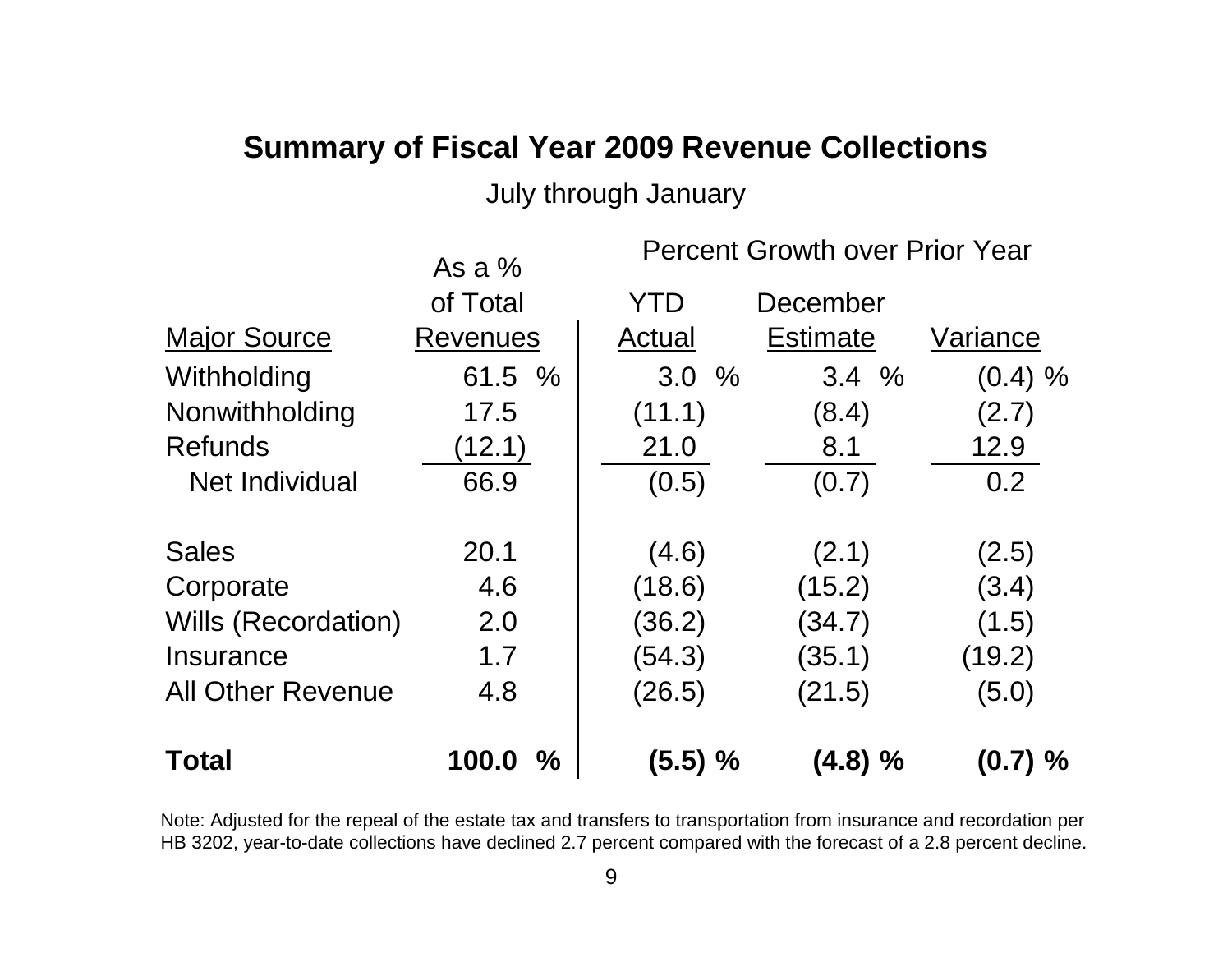### **Growth in Total General Fund Collections**

FY09 Monthly and Year-to-Date



- • Year-to-date total general fund revenues have declined 5.5 percent through January.
	- Annual collections have now fallen below the projected annual decline of 4.8 percent.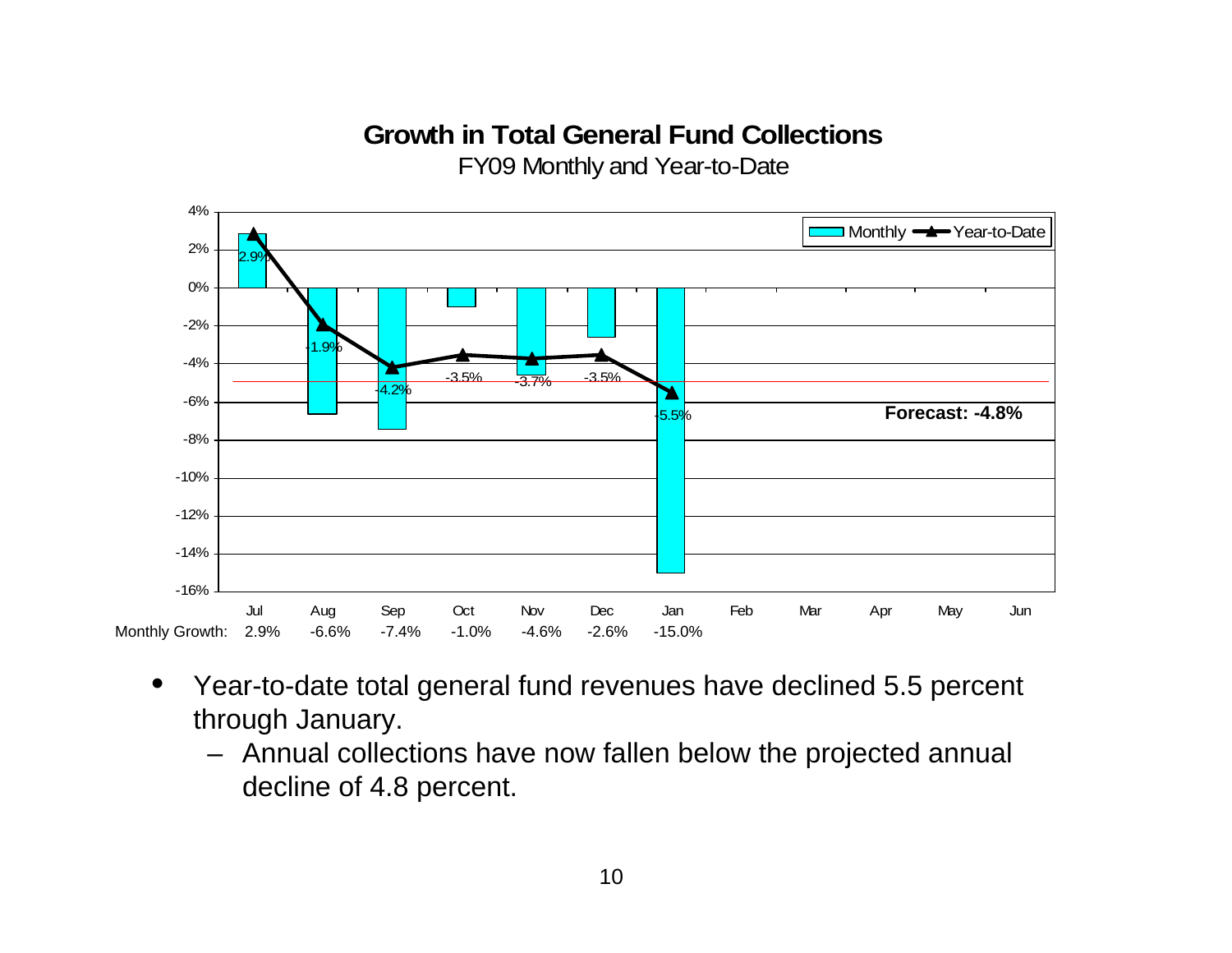# **Presentation**

- January Revenue Collections
- 2009 Mid-Session Forecast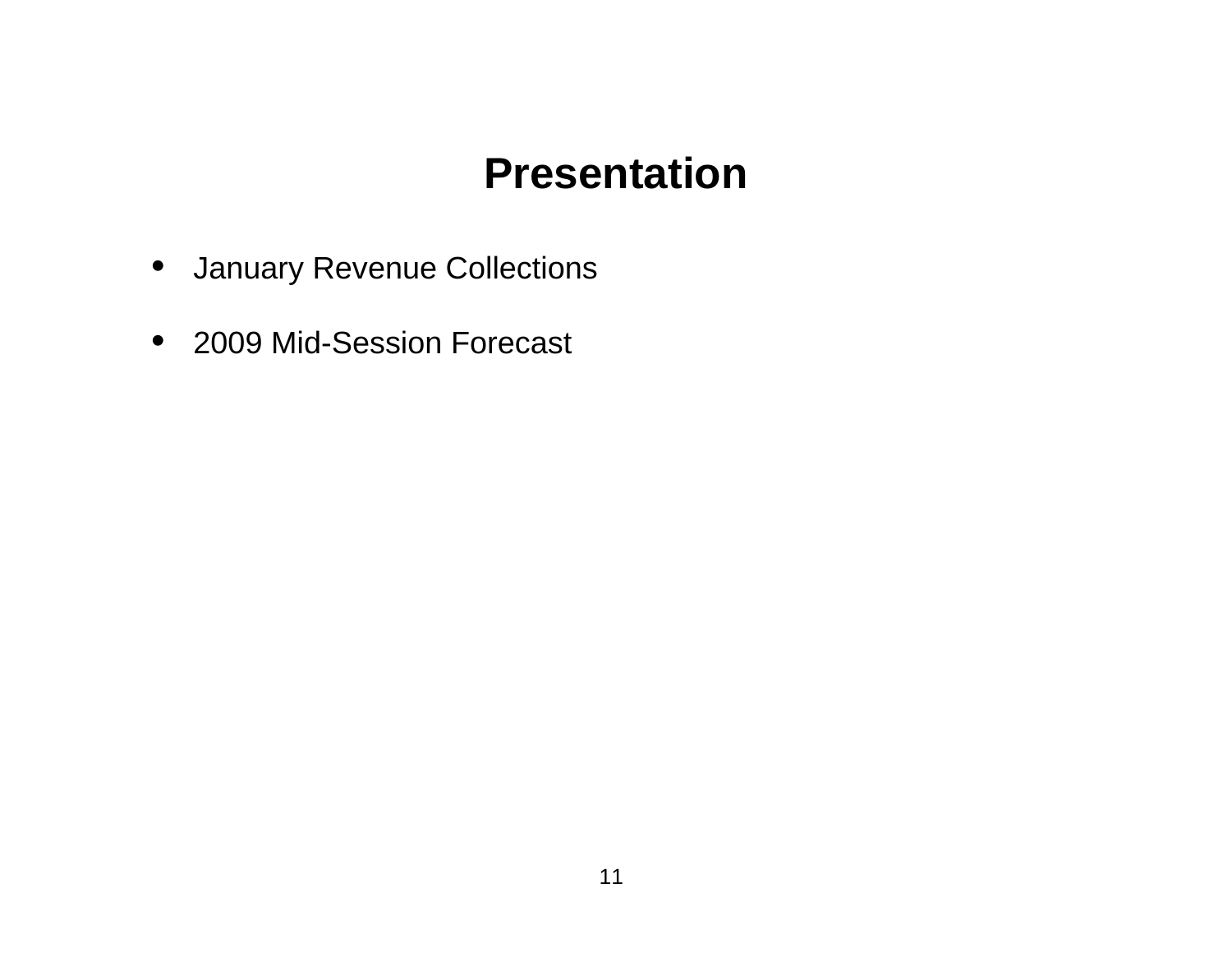## **2009 Mid-Session Revenue Forecast**

- $\bullet$  January collections for indicate collections declined sharply in the last half of the month.
	- Total general fund collections dropped from -3.5 percent through December to -5.5 percent through January.
- • Significant deterioration in payroll withholding, individual payments, and sales tax collections observed.
- $\bullet$  General fund revenue estimate is revised downward by \$403.2 million in FY 2009 and \$418.3 million in FY 2010.
	- Withholding: from 3.4 percent in FY 2009 to 2.5 percent and no change in FY 2010.
	- –Nonwithholding: from -8.4 percent to -18.0 percent in FY 2009 and
	- an additional -0.5 percent in FY 2010. - Sales Tax: from  $-2.1$  percent to  $-3.7$  percent and no change in FY 2010.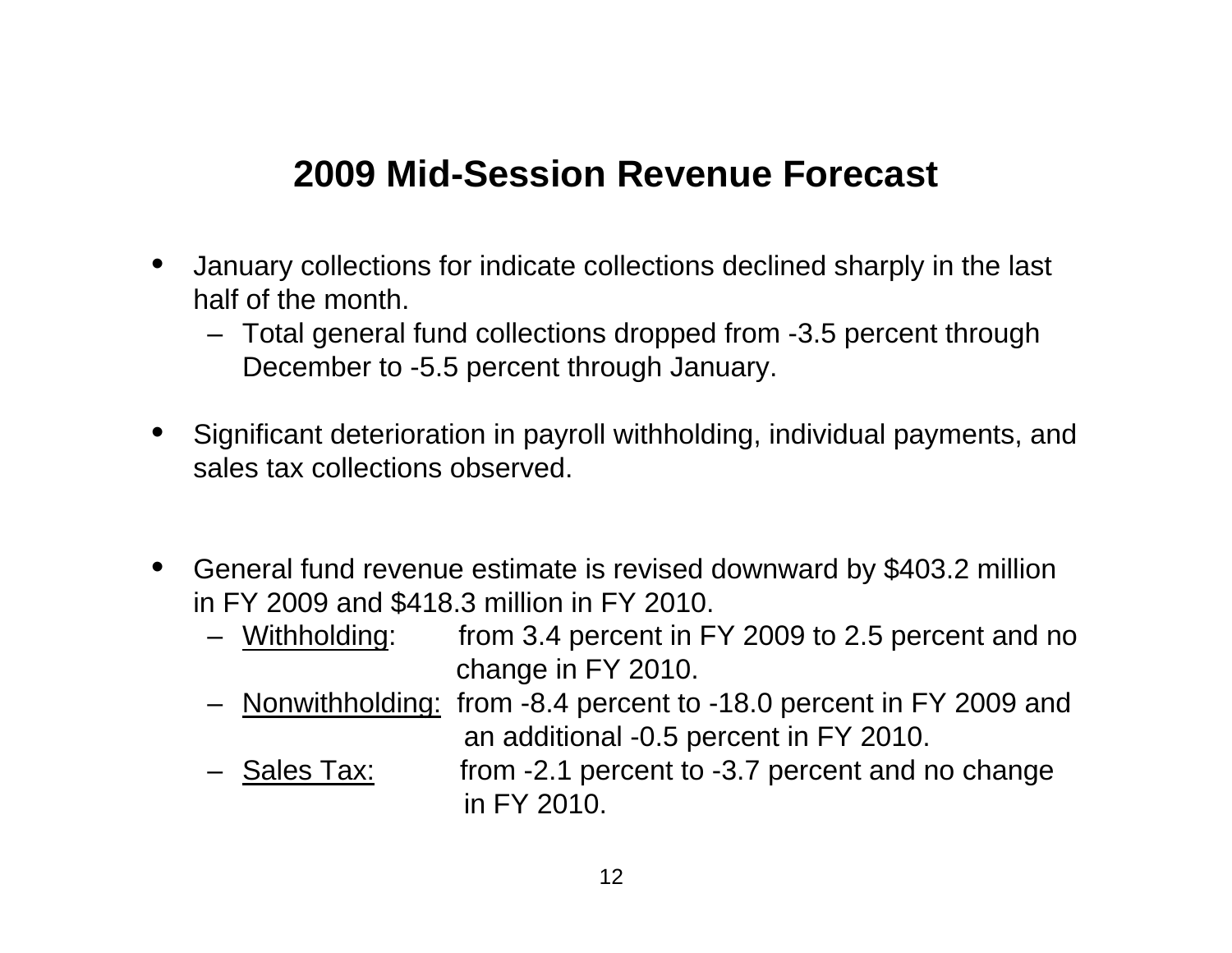#### **2009 Mid-Session Revenue Forecast**

| Mid-Session Revenue Forecast (General Fund Difference from December) by<br><b>Major Revenue Source</b><br>(\$\$ in Millions) |                |                |                           |  |  |  |
|------------------------------------------------------------------------------------------------------------------------------|----------------|----------------|---------------------------|--|--|--|
|                                                                                                                              | <b>FY 2009</b> | <b>FY 2010</b> | <b>Total</b>              |  |  |  |
| Individual Withholding                                                                                                       | $-$ \$85.8     | $-$ \$88.8     | $-$174.6$                 |  |  |  |
| Individual Nonwitholding                                                                                                     | $-$ \$274.3    | $-$ \$286.6    | $-$ \$560.9               |  |  |  |
| Refunds                                                                                                                      | \$10.6         | \$11.2         | \$21.8                    |  |  |  |
| Sales and Use                                                                                                                | $-$ \$50.0     | $-$ \$50.4     | $-$100.4$                 |  |  |  |
| Corporate Income                                                                                                             | $\$0$          | $\$0$          | $\$0$                     |  |  |  |
| Recordation                                                                                                                  | \$0            | $\$0$          | $\boldsymbol{\mathsf{S}}$ |  |  |  |
| Transfers (sales tax: 0.25%)                                                                                                 | $-$ \$3.7      | $-$ \$3.7      | $-$7.4$                   |  |  |  |
| <b>Total:</b>                                                                                                                | $-$ \$403.2    | $-$ \$418.3    | $-$ \$821.5               |  |  |  |